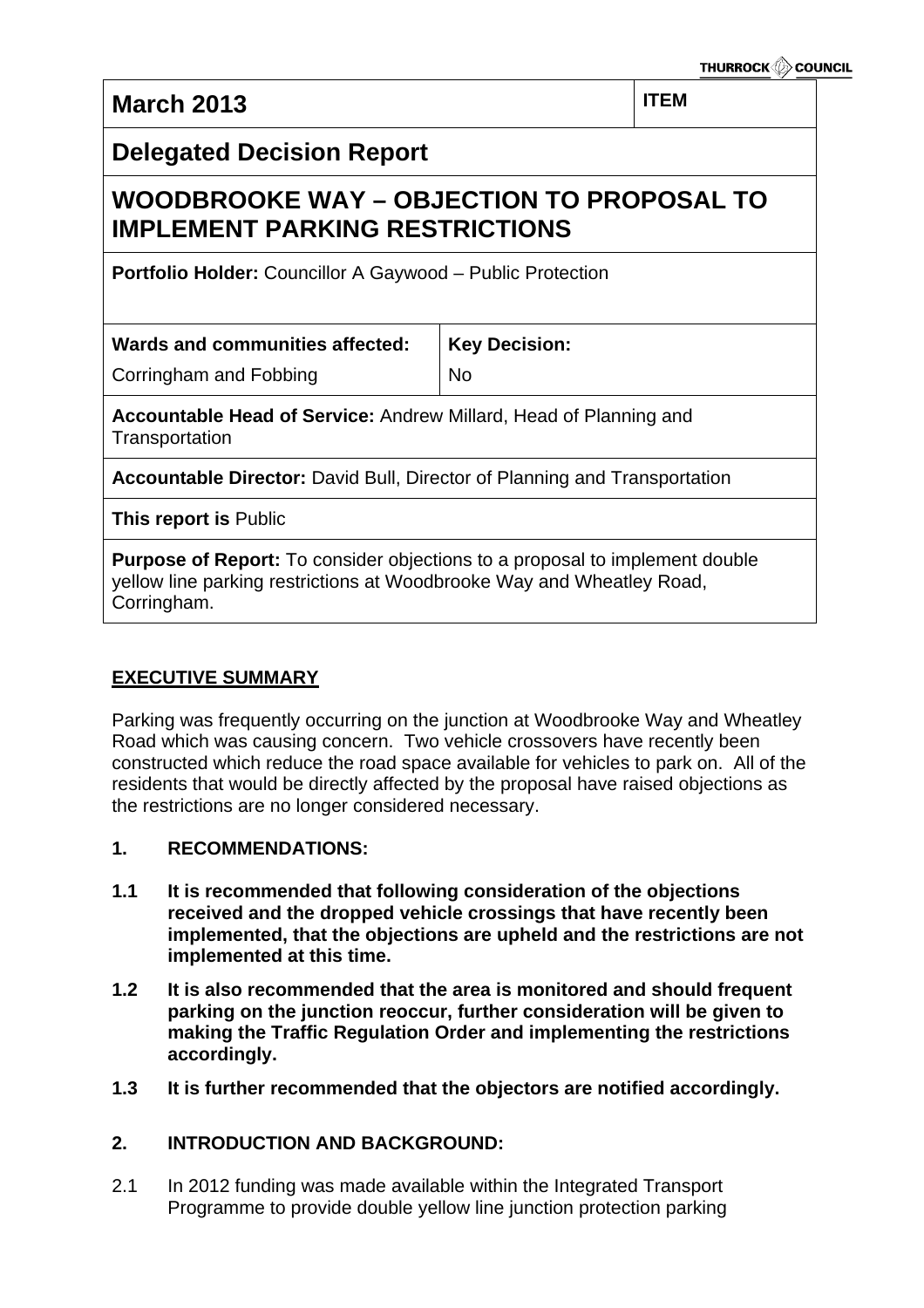restrictions at the Woodbrooke Way/Wheatley Road junction following complaints that vehicles were frequently parking on the junction, causing visibility issues for drivers exiting the junction.

2.2 The statutory consultation for the restrictions was carried out between  $26<sup>th</sup>$ October 2012 to 16<sup>th</sup> November 2012. Four objections were received, from the four residents of Woodbrooke Way that would be directly affected by the restrictions.

### **3. ISSUES AND/OR OPTIONS:**

- 3.1 The nature of the objections is that the residents feel that the restrictions are no longer necessary as one of the properties on the corner of the junction has had two vehicle crossings implemented which prohibit vehicles from parking on one side of the junction.
- 3.2 The implementation of the two vehicle crossings will assist with the parking problems that were occurring on one side of the junction. The potential for vehicles to be parked on the west side of the junction remains. Whilst Woodbrooke Way is a fairly busy road serving the estate, Wheatley Road is a residential side street.

### **4. CONSULTATION (including Overview and Scrutiny, if applicable)**

Ward Members were consulted on the content of this report between 24<sup>th</sup> April 2013 and 1<sup>st</sup> May 2013. No comments were received during this period.

### **5. IMPACT ON CORPORATE POLICIES, PRIORITIES, PERFORMANCE AND COMMUNITY IMPACT**

5.1 These actions accord with the Council priorities to create a safer environment.

#### **6. IMPLICATIONS**

#### 6.1 **Financial**

Implications verified by: Mark Terry Telephone and email: 01375 652150 mterry@thurrock.gov.uk

Should the recommendations be upheld there will be no costs associated within this report.

#### 6.2 **Legal**

| Implications verified by: | <b>Alison Stuart- Principal Solicitor</b>  |
|---------------------------|--------------------------------------------|
| Telephone and email:      | 01375 652040 alison.stuart@thurrock.gov.uk |

Following consultation, the Council is entitled to uphold the objections and not implement the restrictions at this time. There are no further legal implications.